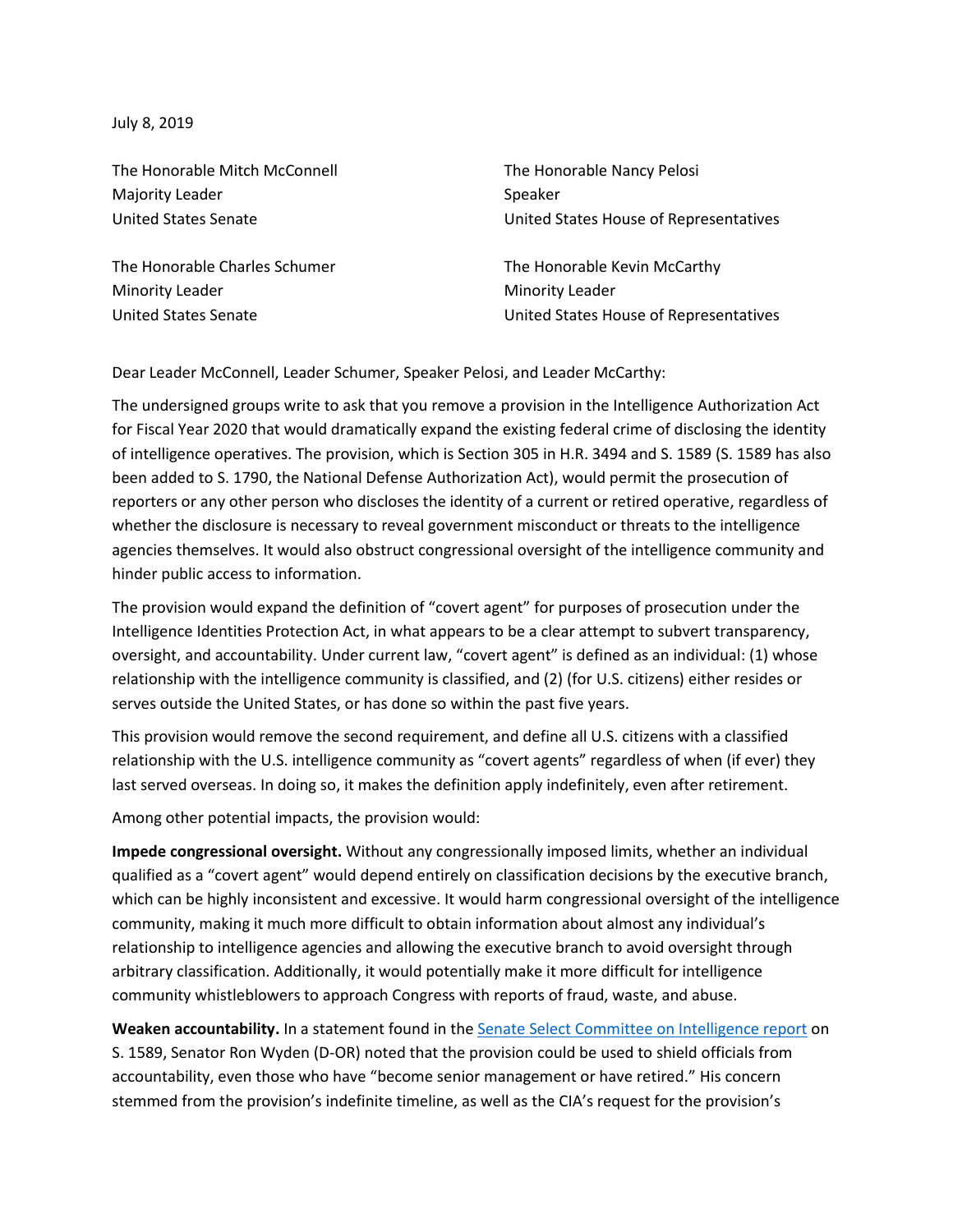inclusion, in which the agency explained the need for the expansion of the Intelligence Identities Protection Act by citing "incidents related to past Agency programs, such as the RDI [Rendition, Detention and Interrogation] investigation.'' The specific reference to the CIA's torture program is a troubling sign that the agency intends to use this provision to further reduce transparency around the long-defunct program, which remains shrouded in secrecy.

**Obstruct public access to information.** The provision would limit disclosure under the Freedom of Information Act by significantly expanding both the number of intelligence identities currently allowed to be withheld under FOIA exemptions and by increasing the duration those identities are protected. It would also delay declassification of historical information and potentially censor information currently available to the public.

**Create a chilling effect.** Because of the potentially widespread legal ramifications for working with individuals who have retired or otherwise left their work with the intelligence community, this provision would likely have a profound chilling effect on journalists' and public interest organizations' work.

This provision is an extremely broad expansion of felony criminal penalties, and delegates authority as to when those penalties apply to the executive branch. It would be significantly damaging to transparency, oversight, and accountability, and should be removed from the Intelligence Authorization Act.

Thank you for your consideration. For more information, please contact Lisa Rosenberg at Open the Government, [lrosenberg@openthegovernment.org](mailto:lrosenberg@openthegovernment.org) or 202-332-6736.

Sincerely,

American-Arab Anti-Discrimination Committee American Civil Liberties Union Amnesty International Campaign for Liberty Center for Victims of Torture Constitutional Alliance Defending Rights and Dissent Demand Progress Electronic Frontier Foundation Electronic Privacy Information Center Government Accountability Project Government Information Watch Human Rights First Human Rights Watch National Association of Criminal Defense Lawyers National Coalition Against Censorship National Freedom of Information Coalition National Religious Campaign Against Torture National Security Archive No More Guantanamos